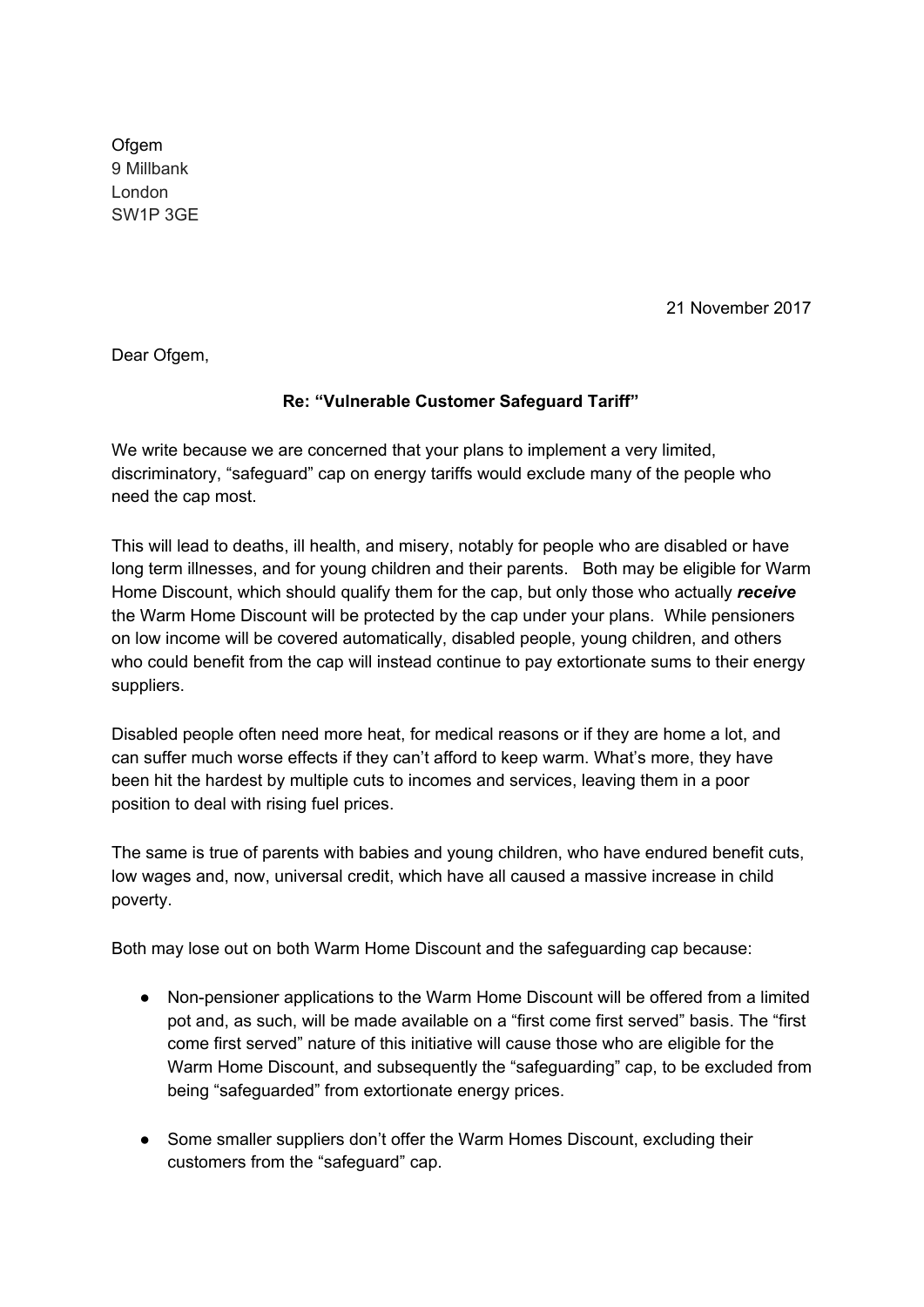The Warm Home Discount can save £140 a year off an electricity bill, whilst you estimate that the "safeguard" cap could save the average user up to £120 a year. That is an average saving of £260 a year missed by those who need it most – and more for people who need a lot of heat.

There is a real risk that people who don't qualify for the cap will even see their fuel prices rise, as suppliers try to recoup the losses caused by a cap on their prices. We do not share your faith that a competitive market will prevent this.

We cannot accept your claim in your consultation paper that these exclusions are necessary in order to bring the cap in quickly. We see no reason why implementation of the cap could not be immediate for Warm Home Discount recipients already on suppliers' lists as receiving Warm Home Discount, and then **extended, before next winter, to others who qualify for it** – some of whom, under the present plan, will apply and will be refused.

## **Going further**

Linking the selection criteria for the Warm Home Discount is in itself problematic.

- Benefit assessments have a high level of inaccuracy, with over 60% of benefit assessment decisions overturned at appeal for both the Personal Independence Payment and Employment and Support Allowance.
- Some customers, like many asylum seekers, who are excluded from welfare benefits, will automatically be excluded from the cap, as well, and, already living below subsistence, will be forced to pay more for fuel.
- By your own calculations, there are 1.7 million Warm Home Discount recipients on Standard Variable Tariffs, whilst there may be around 5.6 million households on Standard Variable Tariffs that contain at least one individual on income or disability-related benefits.
- In addition, the selection criteria for the Warm Home Discount are determined by energy suppliers (usually conditional on which benefits one is receiving), which means that someone's eligibility may be arbitrarily determined by whichever energy supplier they happen to be in contract with.

Energy prices are too high for everyone now, and thousands of people in all sorts of situations are dying from cold every year. As the body responsible for customer protection, Ofgem should be acting on this now.

**But in the meantime, the cap scheduled to come in this coming February should apply to everyone who would be eligible for Warm Home Discount, whether or not they actually receive it**.